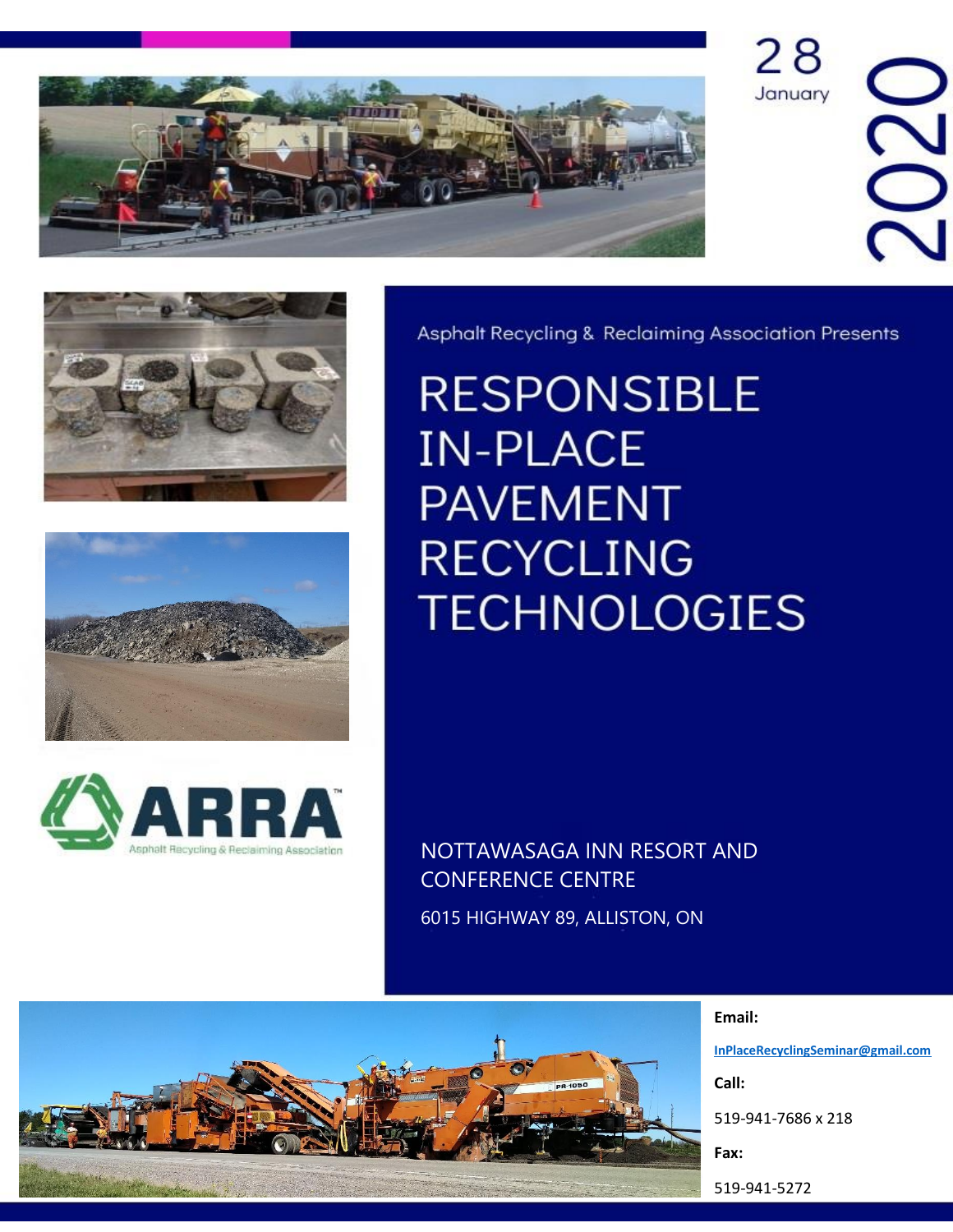

Responsible Renewal. Reliable Results.

## 2020 PROGRAM

## **RESPONSIBLE** IN-PLACE **PAVEMENT RECYCLING TECHNOLOGIES**

| 7:30        | 8:30        | Registration, Coffee and Breakfast- Sponsored by AME                                        |
|-------------|-------------|---------------------------------------------------------------------------------------------|
| 8:30        | 8:35        | Welcome Note Dave Snow- Roto-Mill Inc.                                                      |
| 8:35        | 9:00        | How In-Place Recycling Meets the Goals of Municipalities Warden George Cornell -            |
|             |             | <b>County of Simcoe</b>                                                                     |
| 9:00        | 9:30        | Who is ARRA? Ryan Essex-ARRA Past President/ The Miller Group                               |
| 9:30        | 10:20       | Making Asset Management Easy with Roadresource.org Vario Consulting                         |
|             |             |                                                                                             |
|             | 10:20 10:50 | <b>Coffee Break -Sponsored by Engtec</b>                                                    |
|             |             |                                                                                             |
| 10:50 11:20 |             | The Proof is the Pudding - MTO Performance using In-Place Recycling MERO-MTO                |
|             |             | Representative                                                                              |
|             | 11:20 11:50 | In-Place Recycling Research for a Better Tomorrow Prof. Alan Carter - ETS, Quebec, Canada   |
|             | 11:50 12:20 | Virginia In-Place Recycling Experience on High Volume Road Applications - Brian             |
|             |             | Diefenderfer - Virginia Transportation Research Council (VDOT)                              |
|             |             |                                                                                             |
| 12:20 1:20  |             | Lunch -Sponsored by McAsphalt                                                               |
|             |             |                                                                                             |
|             |             |                                                                                             |
| 1:20        | 1:50        | Deplete RAP Stockpiles Using Cold Central Plant Recycling Sina Varamini - McAsphalt         |
| 1:50        | 2:20        | How to Choose the Right Candidate for the Right Road to Maximize Performance                |
|             |             | Alain Duclos- Englobe                                                                       |
| 2:20        | 2:50        | Embracing the Evolution of In-Place Recycling through Specifications Reza Namjuoy-          |
|             |             | <b>Aecon Materials Engineering</b>                                                          |
|             |             |                                                                                             |
| 2:50        | 3:05        | <b>Coffee Break- Sponsored by Yellowline Asphalt Products</b>                               |
| 3:05        | 3:25        | Writing a Contract to Ensure Success of Recycling Glen Hamill & Matt Deline -Lambton County |
| 3:25        | 3:45        | Simcoe County's Experience using Cold In-Place Recycling for Road Rehabilitation            |
|             |             | <b>Greg McGrath - County of Simcoe Transportation and Engineering</b>                       |
| 3:45        | 4:05        | Lucan Biddulph's Implementation of Recycling on a Low Volume Road- A Case Study -           |
|             |             | Dave Kester                                                                                 |
| 4:05        | 4:10        | <b>Closing Notes Tom Kazmierowski-Golder Associates</b>                                     |